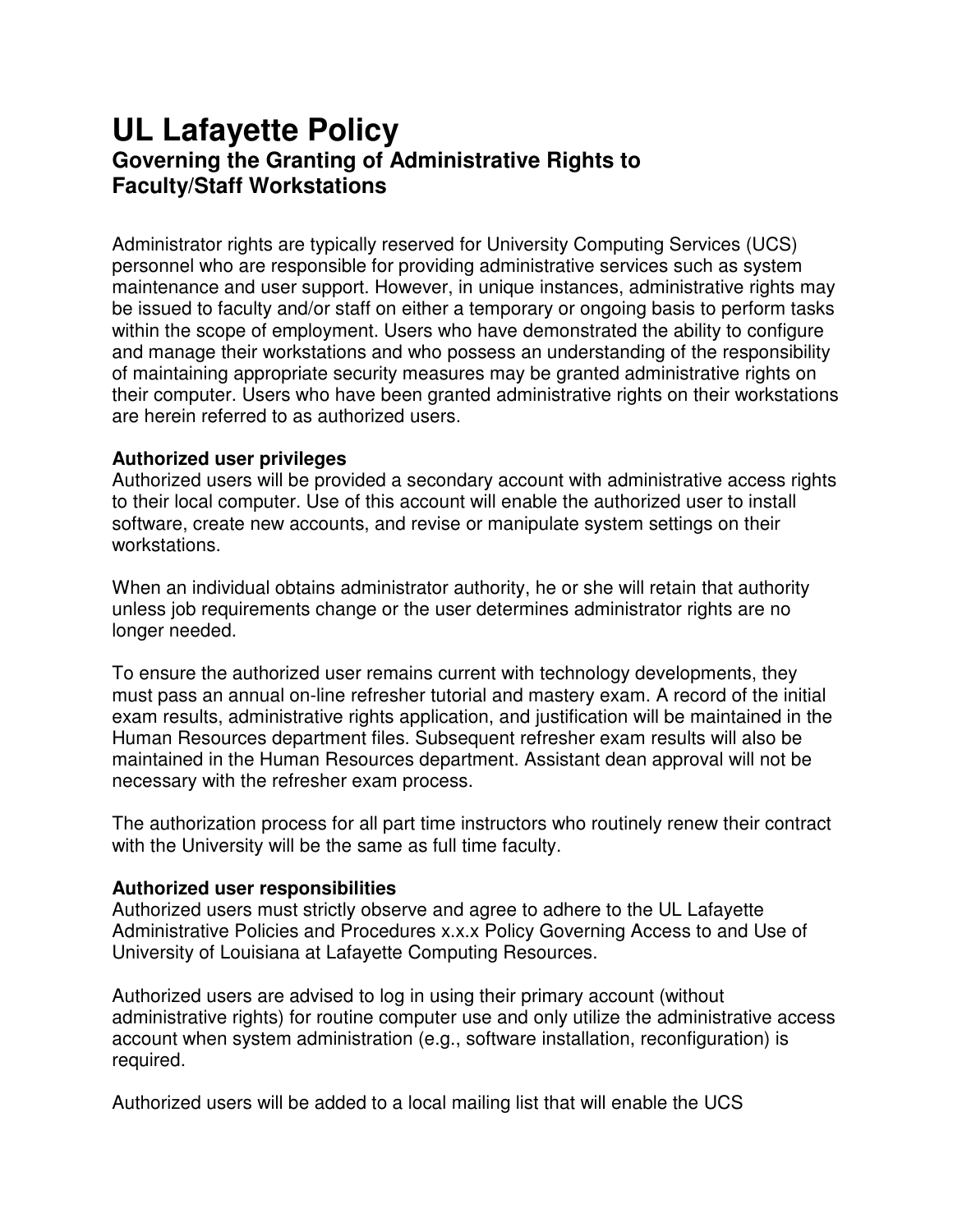department to provide a continuing mode of communication associated with software security, vulnerabilities, and/or new virus issues. UL Lafayette UCS will also maintain a list of suspect applications and related vulnerabilities on the UL Lafayette web site.

Authorized users are responsible for maintaining the integrity of their workstation.

Authorized users are responsible for any accounts they create on their own computer.

Authorized users must maintain software licensing information for any software they personally install on their workstation.

Authorized users are responsible for routinely checking for and eliminating spyware, or any similar data gathering and reporting software, from their workstations.

Authorized users must not install or use certain types of software that are considered insecure or that do not incorporate an encryption scheme. These include but are not limited to email applications, FTP clients, and Telnet applications that do not employ secure connections. "The UCS department will maintain a list of recommended and prohibited software on the UCS website."

Authorized users must report any system failures and/or compromises in security measures to the UCS Help Desk.

Authorized users must refrain from elevating their regular domain account, or the domain account of others, to Administrator or Power User level."

#### **University Computing Services Terms of Support:**

The UCS department will continue to provide Microsoft system patches, application software patches, and antivirus updates through the system wide client management platform to all UL Lafayette workstations. UL Lafayette computer users must not block or in any manner disable and/or revise any services on the workstation that may prevent these and other routine maintenance procedures.

UCS will not be able to restore a configuration customized by the user. In the event of a computer failure, the UCS Help Desk will restore the original base image on the computer.

The base image includes an operating system and any software maintained by the UCS department. All documents that are synchronized to the network server will be restored if possible.

#### **Alternatives to Authorized User Status**

As an alternative to personally acquiring administrator rights on the workstation the UCS departments recommends and fully supports the following options.

1. Contact the University Computing Services help desk to schedule software installations.

2. Contact University Computing Services to request the installation of a virtual platform